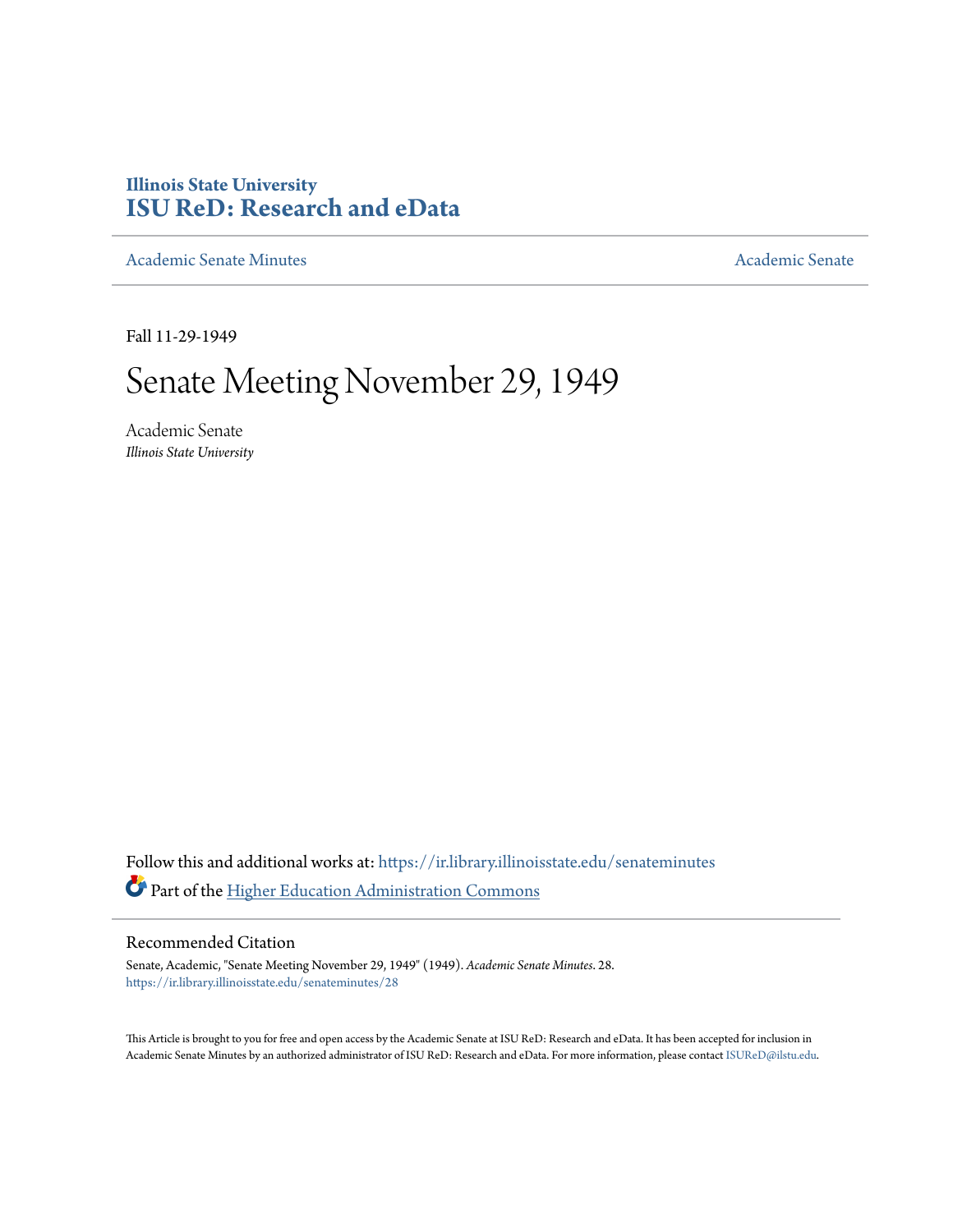## SENATE MEETING November 29, 1949

The meeting was called to order by President Fairchild with all members present except Mr. Goodier and Mr. Mills who were excused to attend the funeral of Mr. Swen F. Parsons, former member of DeKalb faculty, who was an alumnus of Illinois State Normal University, graduating in the class of 1892.

The President made the following requests and announcements:

)

1. The committee to check our qualifications in meeting the requirements of Vocational Agriculture will probably meet on December 14 or 16.

2. The calendar for 1950-51 will not be considered until the January Senate meeting, since we do not at present have the necessary information concerning the calendars for the teachers colleges.

3. The Professional Affairs Committee has been asked to set up the basis for an election for our unit of the N. E. A. Illinois State Normal University is entitled to two or three representatives at the Delegate Assembly and should elect a president and a secretary of the local organization.

4. We will probably receive one bus on Friday of this week and the other one in about four weeks. It is not known just when the station wagon will be available. It is hoped that this equipment will take care of present needs and possible additional needs as they present themselves. It will be some time before the details of the use of the equipment can be worked out. Capable drivers will also need to be selected.

5. Heads of departments must plan faculty loads of 16 hours unless an approval is obtained as a substitute for part of that load.

6. It may be necessary to give consideration at a later date to establishing student quotas in the freshman admissions program. No action is being asked for at this time, but heads of departments particularly are urged to give the matter some thought.

At the President's request Mr. Carrington reported that with reference to plans for the Elementary and High School buildings there have been six meetings attended by about 140 faculty members, and it is planned to hold two additional meetings of this type at which time some proposed answers to some of the questions will be considered. President Fairchild indicated that Dr. W. C. Reavis of the Teachers College Board might be willing to visit our campus since he is definitely interested in teacher training programs. He might have suggestions that \rould be helpful in planning the new buildings. Dr. Reavis has recently retired as Professor of Educational Administration, from the University of Chicago.

President Fairchild next asked Hiss Brenneman to present a suggestion she has for consideration in connection with the admissions program. Miss Brenneman distributed copies of the application blank which has been used as well as a separate sheet with a suggestion as an alternate statement which students might sign who have not definitely decided that they wish to prepare for the teaching profession but are seriously considering that possibility and would like an opportunity to enter Illinois State Normal University. The statement MisS Brenneman presented is as follows: